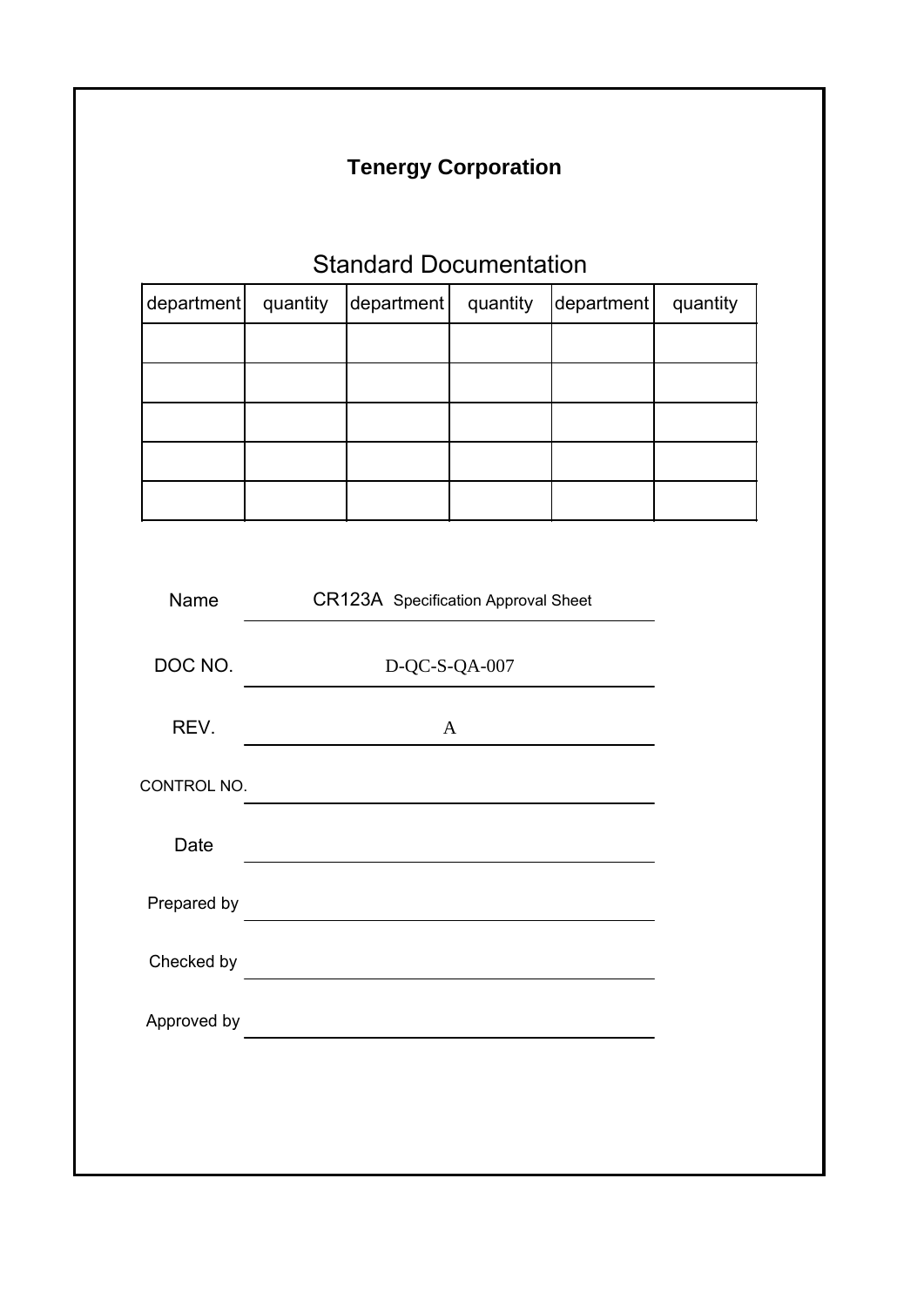| DOC NO. D-QC-S-QA-007 | Sheet: 1/10 |  |
|-----------------------|-------------|--|
|-----------------------|-------------|--|

# CR123A Specification Approval Sheet

## Quality Control Department

Rev: A Control No:

| Prepared: | Approved by | Checked by | Prepared by |
|-----------|-------------|------------|-------------|
| Amended:  |             |            |             |
| Approved: |             |            |             |

### **Content**

- 1、Scope
- 2、Model:CR123A
- 3、Specification
- 4、Battery Performance Criteria
- 4.1、Visual inspection
- 4.2、Standard environmental test condition
- 4.3、Resistance leakage
- 4.4、Electrical characteristics
- 4.5、Mechanical characteristics
- 5、Storage and others
- 5.1、Storage
- 5.2、Others
- 6、Drawing
- 7、Appendix

Handling Precautions and Guide Line for CR123A Battery

Customer Inquiry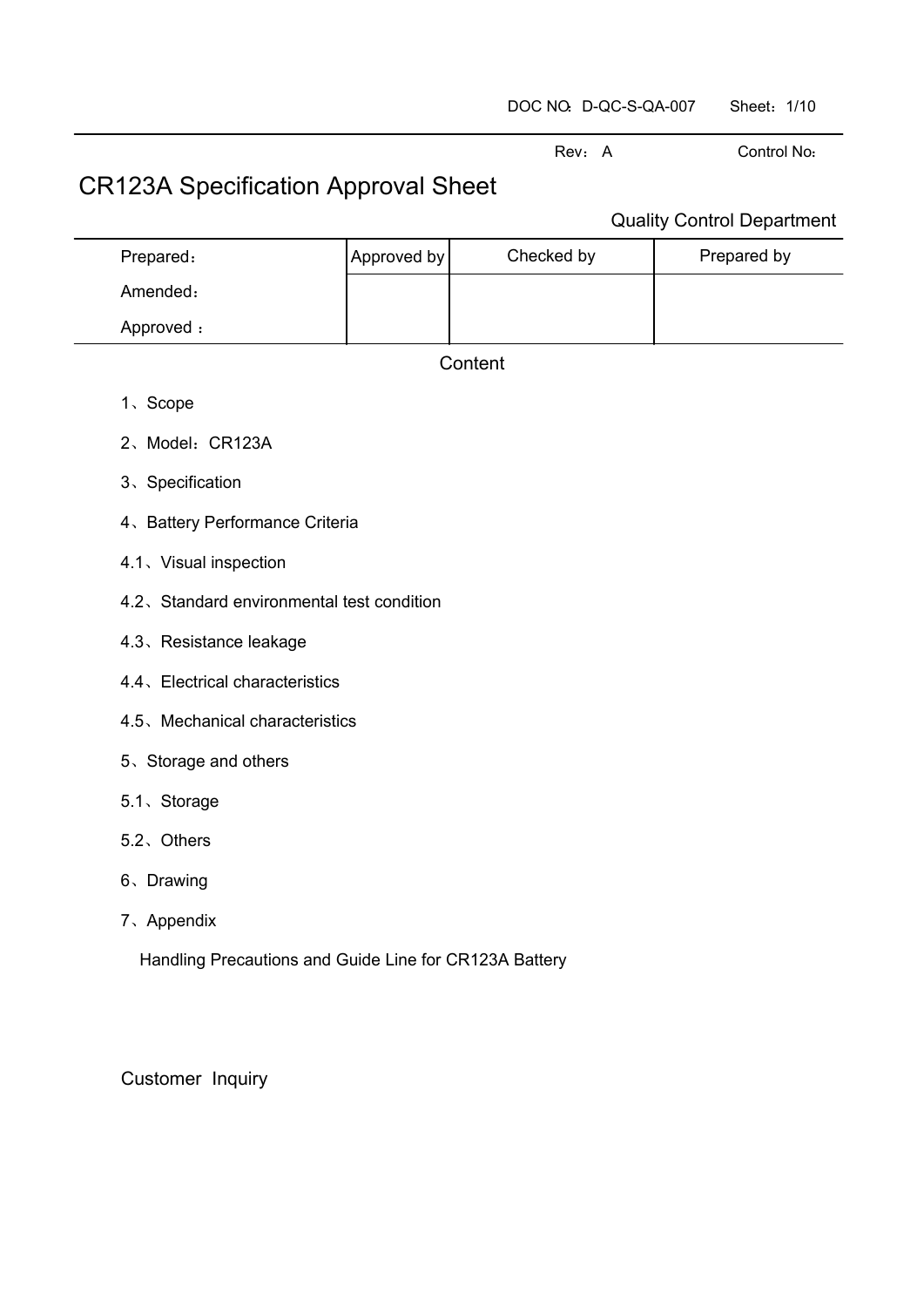| DOC NO. D-QC-S-QA-007 | Sheet: 2/10 |  |
|-----------------------|-------------|--|
|                       |             |  |

# CR123A Specification Approval Sheet

Quality Control Department

### 1、Scope

This document describes the Product Specification of the CR123A Battery supplied by Tenergy Corporation.

### 2、Model:CR123A

## 3、Specification

| No.            | Item                                      | Specifications                                  |
|----------------|-------------------------------------------|-------------------------------------------------|
| $\mathbf{1}$   | Rated capacity                            | 1400mAh                                         |
| $\overline{2}$ | Rated voltage                             | 3.0V                                            |
|                | Capacity                                  |                                                 |
|                | 45mA discharge                            | 1400mAh                                         |
| 3              | Discharge end-point voltage               | 2.0V                                            |
|                | 1000mA discharge                          | 1100mAh                                         |
|                | Discharge end-point voltage               | 1.5V                                            |
| 4              | Off-load voltage                          | $\geqslant$ 3.2V                                |
| 5              | Closed circuit voltage $(3.9\Omega/0.5s)$ | $\geqslant$ 2.6V                                |
| 6              | Short circuit                             | $\geqslant$ 12.0A                               |
| $\overline{7}$ | Internal resistance                       | $≤$ 500mΩ                                       |
| 8              | Cell weight                               | Approx. 16.0±0.5g                               |
| 9              | Operating temperature                     | $-40^{\circ}\text{C}\!\sim\!60^{\circ}\text{C}$ |
| 10             | Storage temperature                       | $10^{\circ}\text{C}\!\sim\!25^{\circ}\text{C}$  |
| 11             | Cell dimension                            | Length: 34.5mmMax                               |
|                |                                           | Diameter: 17.0mmMax                             |
| 12             | Storage life                              | 5year                                           |
|                |                                           |                                                 |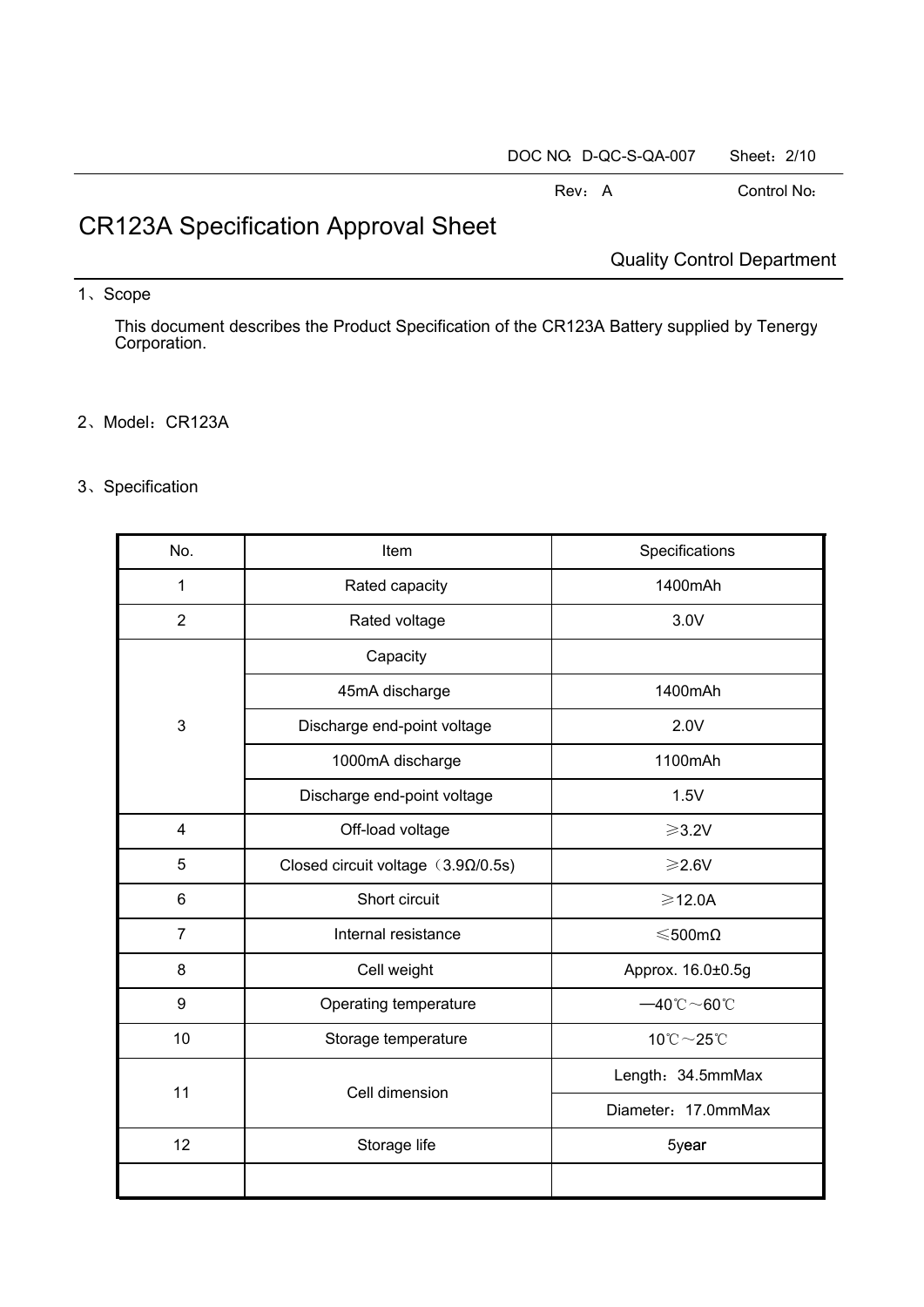# CR123A Specification Approval Sheet

Quality Control Department

4、Battery Performance Criteria

4.1、Visual inspection

There shall be no such defect as distortion, flaw, and leakage, which may adversely affect commercial value of the battery.

#### 4.2、Standard environmental test condition

Unless oterwise specified, all tests in this Product Specification are conducted at below condition:

Temperature:20±5℃ Humidity:  $45\%$  ~75% Atomspheric pressure: 86~106kpa

4.3、Resistance leakage

Test batteries shall be stored for 24h at a temperature of  $(70^{\circ}\text{C})$  and Humidity  $(60\pm15\%)$ , followed by storage for at least 8h at ambient temperature.

Criteria: No electrolyte leakage, explosion or fire.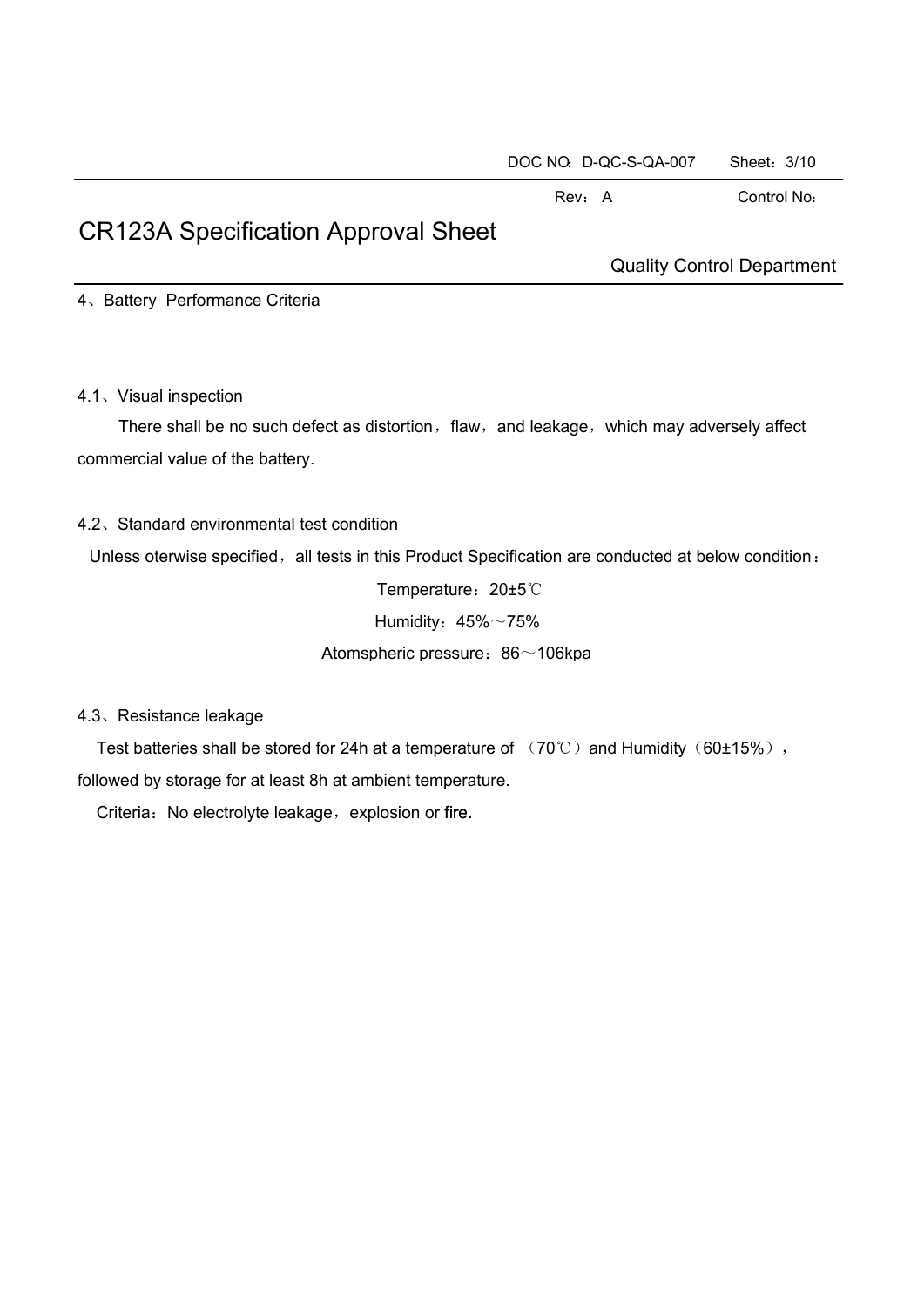# CR123A Specification Approval Sheet

## Quality Control Department

| No.              | Items                         | <b>Test Method and Condition</b>                                 | Criteria     |
|------------------|-------------------------------|------------------------------------------------------------------|--------------|
|                  |                               | The test batteries subjected to a short-circuit                  | No Explosion |
| 1                | <b>External short circuit</b> | condition with a total external resistance of less               |              |
|                  |                               | than $0.1\Omega$ , This short-circuit condition is               | No Fire      |
|                  |                               | continued for at least 1h.                                       |              |
|                  |                               | Undischarged test batteries shall be dropped                     | No Venting   |
|                  |                               | from a height of 1m onto a concrete surface.                     |              |
| $\boldsymbol{2}$ | Free fall                     | Each test battery shall be dropped six times,                    | No Explosion |
|                  |                               | The test batteries shall be stored for 1h                        |              |
|                  |                               | afterwards.                                                      | No Fire      |
|                  |                               | Test batteries shall be stored for 5h at a                       | No Venting   |
| 3                | High temperature              | temperature of $100^{\circ}$ . followed by storage for           | No Explosion |
|                  |                               | 8h at ambient temperature.                                       | No Fire      |
|                  |                               | A test battery is connected in series with three                 | No Explosion |
| 4                | Charge                        | additional undischarged batteries of the same                    |              |
|                  |                               | type in such a way that the terminals of the                     | No Fire      |
|                  |                               | test battery are connected in reverse.                           |              |
|                  |                               | Test batteries shall be stored for 48h at a                      | No Venting   |
|                  |                               | temperature of $75^{\circ}\text{C}$ , followed by storage for 6h |              |
| 5                | Thermal shock                 | at a temperature of $-20^{\circ}$ . followed by storege          | No Explosion |
|                  |                               | for at least 24h at ambient temperature. The                     | No Fire      |
|                  |                               | maximum time for each temperature shall be                       | No Leakage   |
|                  |                               | 5min.                                                            |              |
|                  |                               |                                                                  |              |

#### 4.4、Electrical Characteristics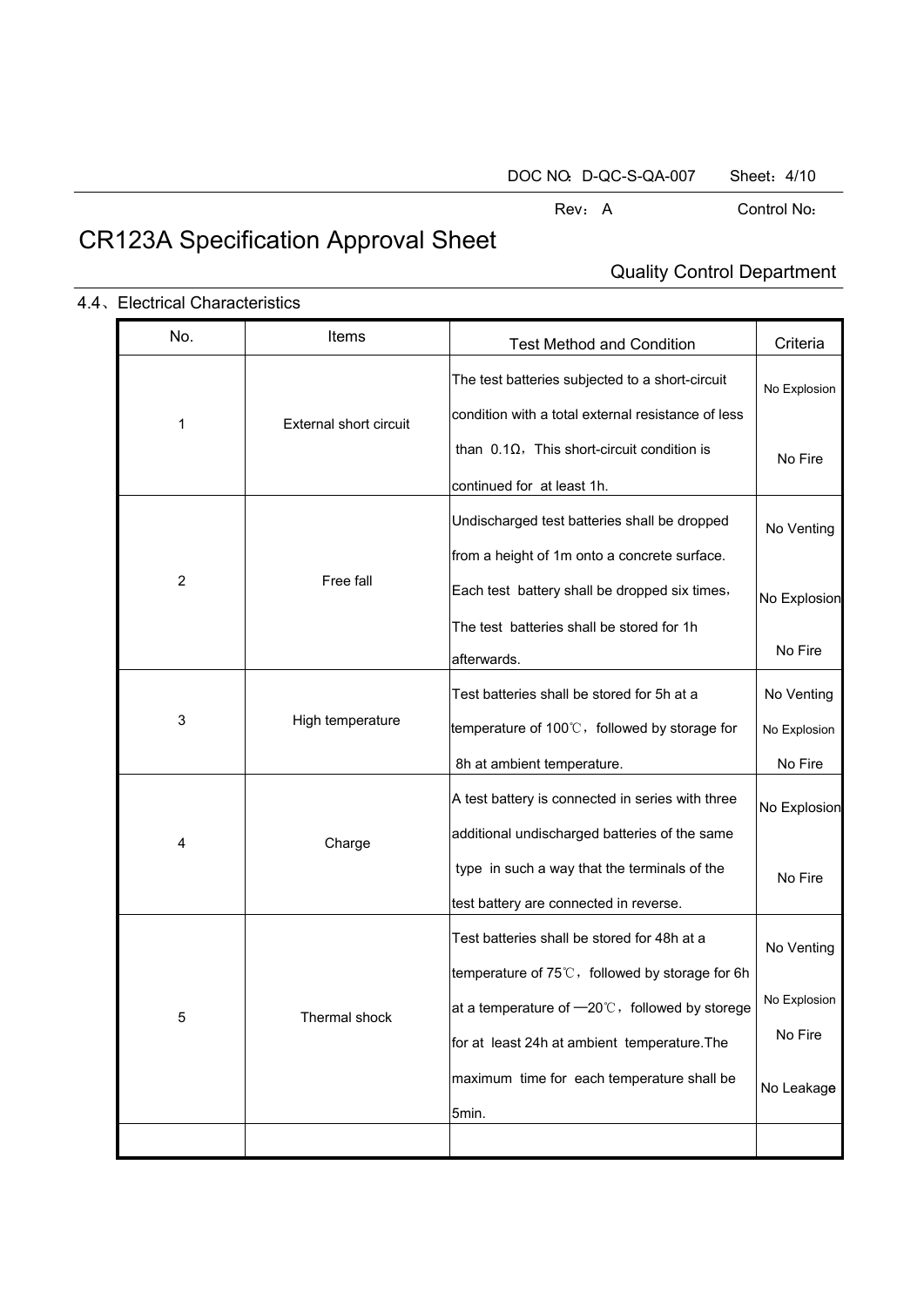# CR123A Specification Approval Sheet

## Quality Control Department

| No.            | Items                 | <b>Test Method and Condition</b>                   | Criteria     |  |
|----------------|-----------------------|----------------------------------------------------|--------------|--|
|                |                       | Fixed the undischarged battery to vibration table  | No Venting   |  |
|                |                       | and subjected to vibration cycling that the        |              |  |
|                | <b>Vibration Test</b> | frequency is to be varied at the rate of 1Hz per   | No Explosion |  |
|                | 1                     | minute between 10Hz and 55Hz, the excursion        | No Fire      |  |
|                |                       | of the vibration is 1.6mm. The battery shall be    | No Leakage   |  |
|                |                       | vibrated for 30 minutes per axis of XYZ axes.      |              |  |
|                |                       | A battery is to be crushed between two flat        | No Venting   |  |
|                |                       | parallel surface. The force for the crushing is to |              |  |
|                | <b>Crush Test</b>     | be applied by a hydraulic ram with a 32 mm         | No Explosion |  |
| $\overline{2}$ |                       | diameter piston. The crushing is to be             |              |  |
|                |                       | continued until a pressure reading of 17.2Mpa      |              |  |
|                |                       | is reached on the hydraulic ram, applied force     | No Fire      |  |
|                |                       | of 13KN. Once the maximum pressure has been        |              |  |
|                |                       | obtained it is to be released.                     |              |  |
|                |                       | Force each shock the cell is to be accelerated     |              |  |
|                |                       | in such a manner that during the initial 3         |              |  |
|                |                       | milliseconds the minimum average is 75g,           | No Explosion |  |
|                |                       | the peak acceleration shall be between 125         |              |  |
| 3              | <b>Shock Test</b>     | and 175g. The shocks are to be applied in each     |              |  |
|                |                       | of three mutually perpendicular directions. Each   |              |  |
|                |                       | shock is to be applied in a direction normal to    | No Fire      |  |
|                |                       | the face of the cell. Cell shall be tested at a    |              |  |
|                |                       | temperature of 20±5℃.                              |              |  |

#### 4.5、Mechanical characteristic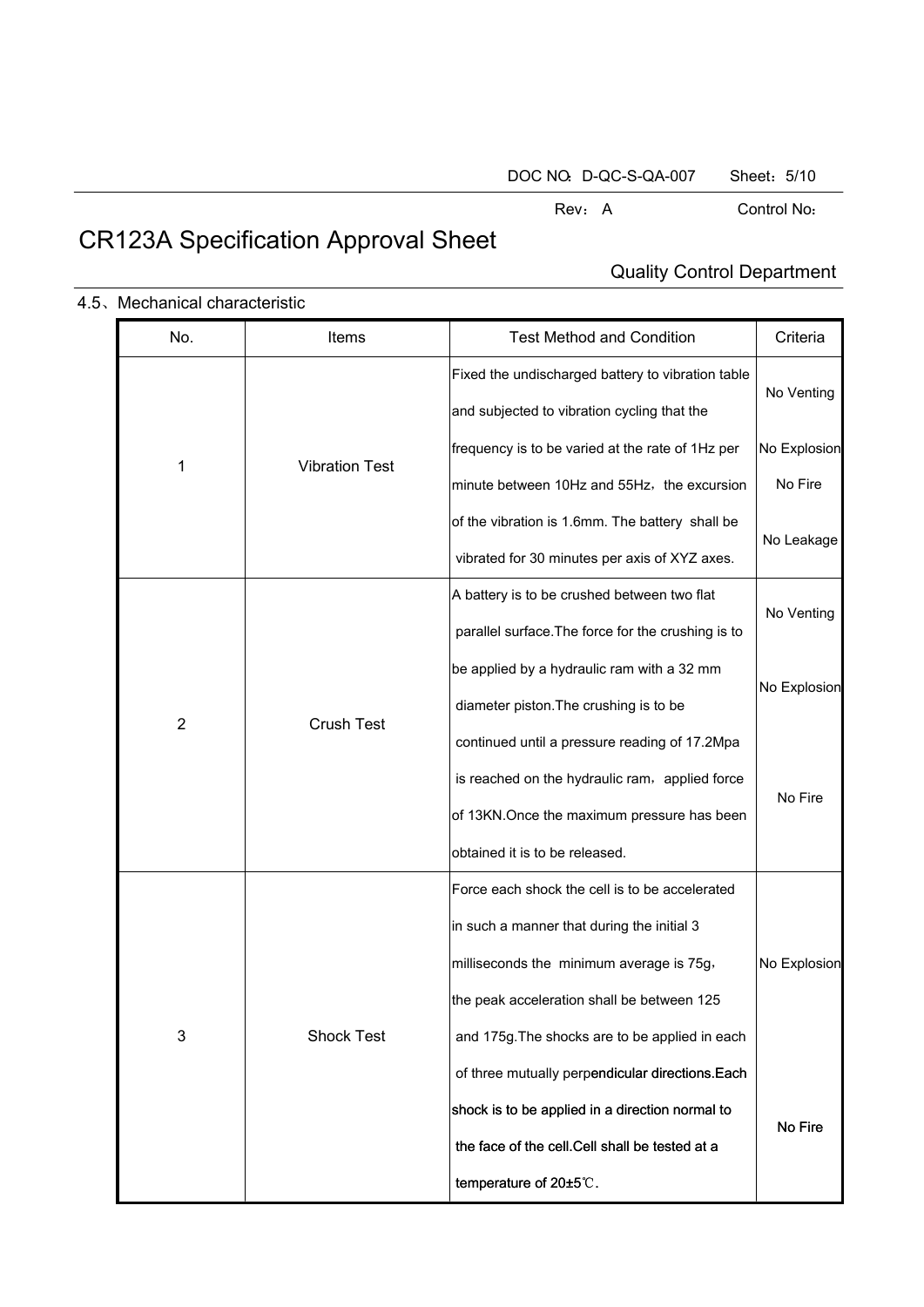| DOC NO. D-QC-S-QA-007 | Sheet: 6/10 |  |
|-----------------------|-------------|--|
|-----------------------|-------------|--|

# CR123A Specification Approval Sheet

Quality Control Department

5、Storage and Others

5.1、Storage

Storage Temperature: 10℃~25℃

5.2. Others: Any matters that this specification does not cover should be conferred between the

customer and Tenergy Corporation.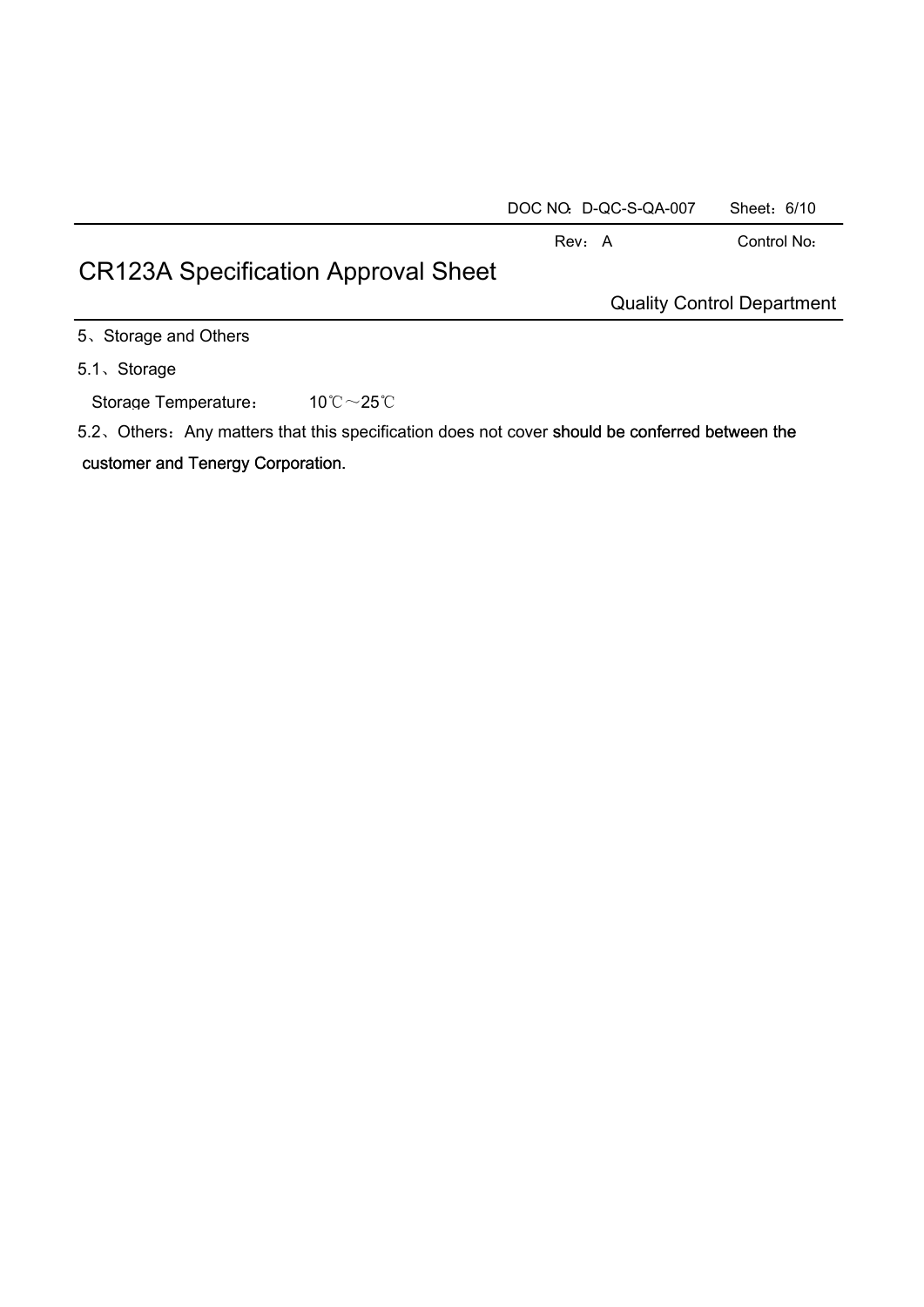#### DOC NO: D-QC-S-QA-007 Sheet: 7/10

#### Rev: A Control No:

# CR123A Specification Approval Sheet

Quality Control Department

6、Drawing(all unit mm, not in scale)



| <b>Items</b> | Dimension and Spec.       |  |  |
|--------------|---------------------------|--|--|
| A            | 33.7±0.3mm                |  |  |
| B            | 32.0±0.3mm                |  |  |
| C            | $\Phi$ 16.25±0.2mm        |  |  |
| D            | $2.4 \pm 0.1$ mm          |  |  |
| Prepared by  | Checked by<br>Approved by |  |  |
|              |                           |  |  |
|              |                           |  |  |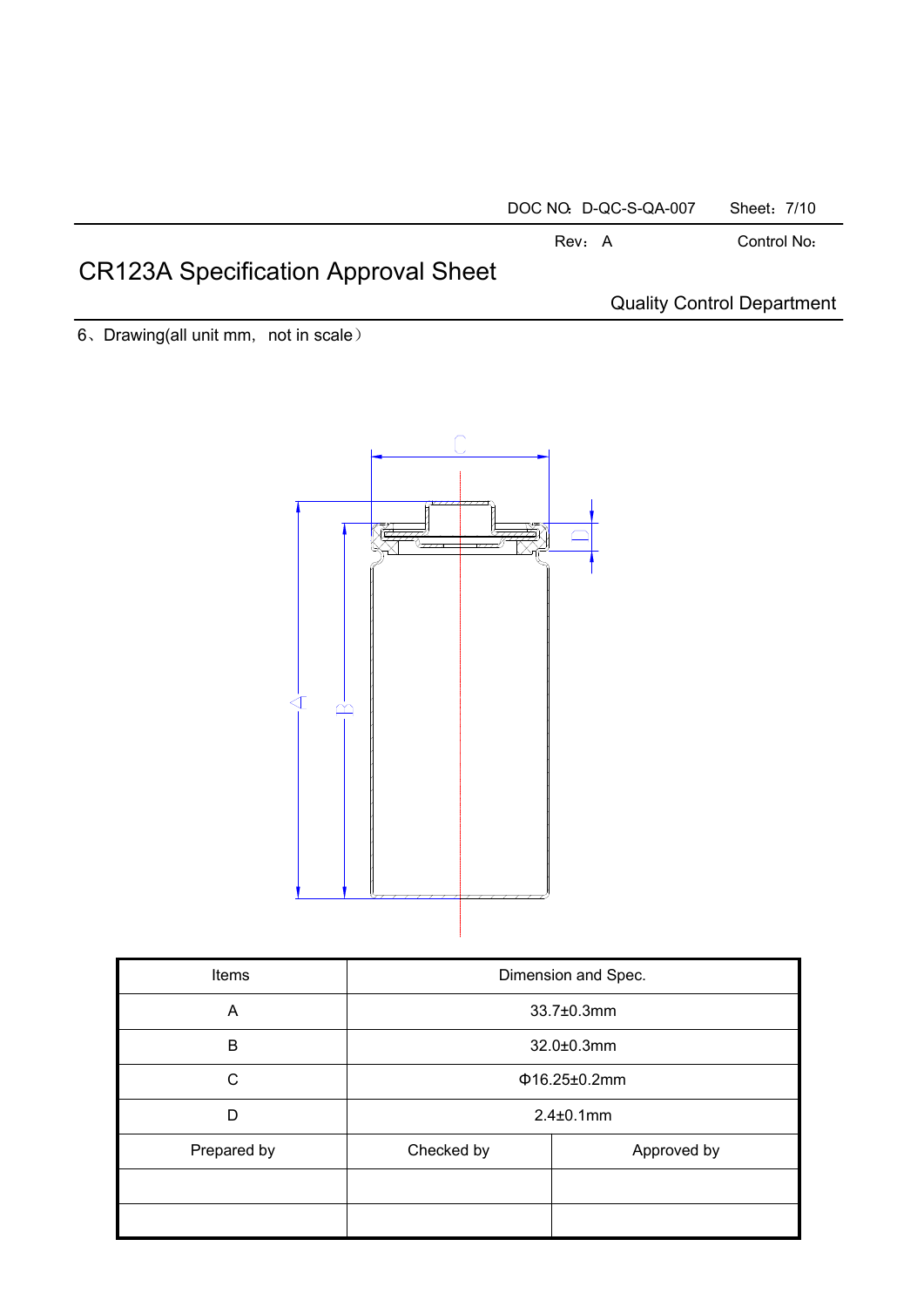| DOC NO. D-QC-S-QA-007 | Sheet: 8/10 |
|-----------------------|-------------|
|-----------------------|-------------|

## CR123A Specification Approval Sheet

Quality Control Department

### 7、Appendix

Handling Precautions and Guideline For CR123A Battery

### Preface

This document of "Handling Precautions and Guideline CR123A Battery" shall be applied to the battery manufactured by Tenergy Corporation.

### Note  $(1):$

The customer is requested to contact Tenergy Corporation in advance, if and when the customer needs other applications or operating conditions than those described in this document. Additional experimentation may be required to verify performance and safety under such conditions.

### Note (2):

Tenergy Corporation will not take no responsibility for any accident when the battery is used unde other conditions than those described in this Document .

### Note(3):

Tenergy Corporation will inform, in a written form, the customer of improvement(s) regarding proper use and handling of the battery ,if it is deemed necessary.

When used correctly, lithium batteries provide a safe and dependable source of power. However, if they are misused or abused ,leakage, venting or in extreme cases, explosion and /or fire may cause.

7.1、Prohibition of battery immersion into liquid such as water; the battery shall never be soaked with liquids such as water, seawater, drinks such as soft drinks, juices, coffee or others.

7.2、Prohibition of dumping of batteries into fire; Never incinerate nor dispose the batteries in fire. These may cause firing of the batteries , which is very dangerous and is prohibited.

7.3、Dot not insert batteries in reverse. Observe the + and - markings on battery and equipment.

7.4、Do not short-circuit batteries when the positive(+) and negative(-) terminals of a battery are connected directly with each other,t he battery becomes short-circuited. This can result in venting,

leakage, and possibly fire which may cause firing, or other problems.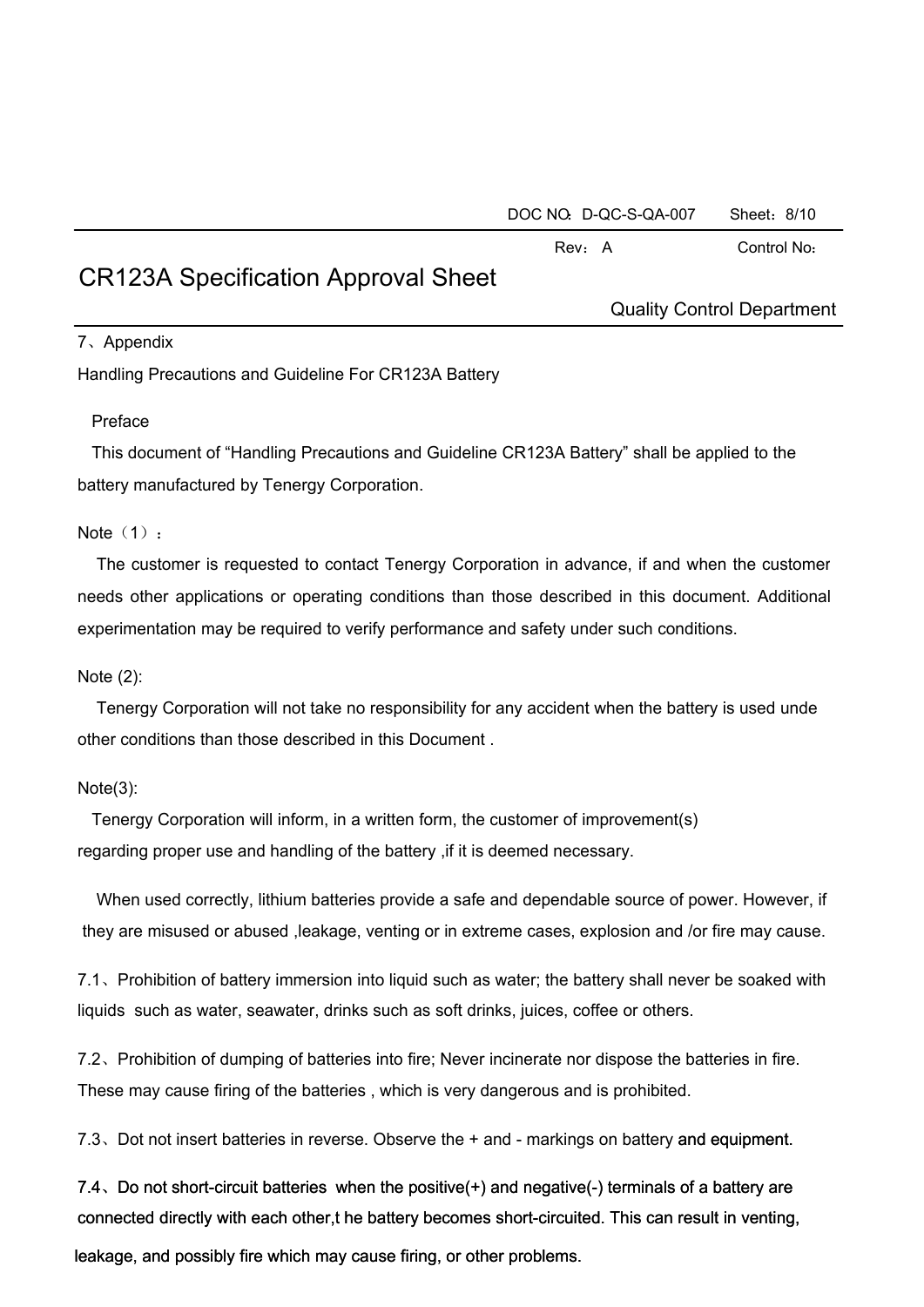DOC NO: D-QC-S-QA-007 Sheet: 9/10

Rev: A Control No:

# CR123A Specification Approval Sheet

Quality Control Department

### 7.5、Electrolyte is harmful

In case the electrolyte come into contact with the skin, or eyes, physicians shall flush the electrolyte immediately with fresh water and medical advice is to be sought.

7.6、Do not charge batteries-Attempting to charge a primary battery may cause internal gas and/or heat generation resulting in venting, explosion and possibly fire.

7.7、Do not force discharge batteries.

7.8, Do not allow children to replace batteries without adult supervision, Keep batteries out of the reach of children. In case of ingestion of a battery, seek medical assistance promptly.

7.9、Do not mix batteries

### 7.10、Prohibition of use of damaged batteries

The batteries might be damaged during shipping by shock. If any abnormal features of the batteries a found such as damages in a plastic envelop of the battery, deformation of the battery package, smelling an electrolyte, an electrolyte leakage and others, the batteries shall never be used any mor The batteries with a smell of the electrolyte or a leakage shall be placed away from fire to avoid firing.

7.11、Exhausted batteries should be immediately removed from equipment and dispose of.